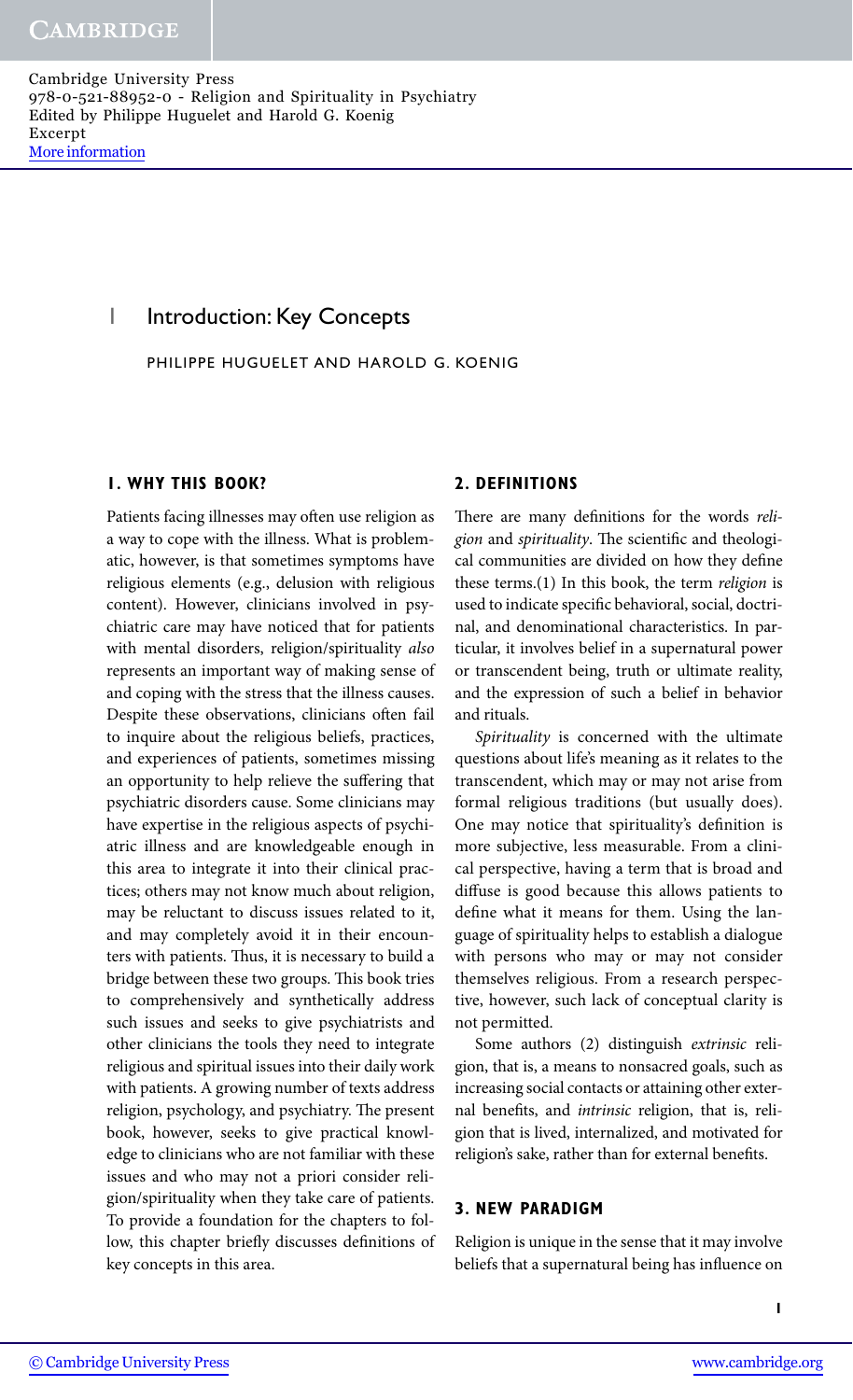how things are. Research on religion and mental health does not address the question of whether God exists. Rather, research on psychological processes involving religion is neutral with respect to the existence or nonexistence of God or any other supernatural being. In the context of care, clinicians should have the same attitude: Facing a patient addressing a religious issue, the question is not to determine whether it is true or false, but rather to consider it in terms of meaning, coping, and its relationship to current therapeutic goal(s). Addressing religion in the care of patients, one should recognize that religion involves multiple dimensions, for example, religious beliefs, religious affiliation, organized religious activity, "private" religiosity, religious commitment, religious experience, and religious coping i.e., religious behaviors or cognitions designed to help people adapt to difficult life situations. $(3)$  A paradigm is needed to serve as a framework for research and patient care activity. Palouzian and Park (4) define a "multilevel interdisciplinary paradigm" as a framework that allows an accurate description of religious phenomena by recognizing "the value of data at multiple levels of analysis while making non-reductive assumptions concerning the values of spiritual and religious phenomena." As an example of the usefulness of this paradigm, Palouzian and Park describe the case of religious conversion, which can be examined both at a neuropsychological level and at a social psychological level.

The multilevel interdisciplinary paradigm can accommodate subdisciplines of psychology, but also other domains such as evolutionary biology, neurosciences, anthropology, philosophy, other allied areas of science, and pastoral care.

 Clinicians need to keep this paradigm in mind, because many disciplines may have something to offer depending on the specific clinical situations.

## **4. MODEL OF CARE**

Psychiatric care often involves a multidisciplinary/multilevel model of care. The overarching paradigm that should be considered in the

## **2 Philippe Huguelet and Harold G. Koenig**

care of patients with psychiatric conditions is the bio-psycho-social model, (5) which aims at addressing the whole person. This model underscores the need to consider disorders from a holistic perspective, thus avoiding a reductionistic view that considers only biological (e.g., pharmacological treatments) or psychological aspects of the person. Appling this model includes integrating religion/spirituality into the social part of this model or, preferably, including this dimension in all three areas, thus approaching patients from a bio-psycho-social-religious/ spiritual model. This is recommended because religion/spirituality affects social, psychological, and even biological aspects of human life, and all domains affect each other, including the spiritual.

## **5. PLACE OF RELIGION/SPIRITUALITY**

 Research suggests that religion/spirituality can be helpful for persons with physical disorders. For instance, outcomes of heart disease have been related to religious involvement. $(6)$  This may be due to the relationship between religious beliefs and cardiovascular risk factors such as high blood pressure, cigarette smoking, and diet and to the stress-reducing effects of religious coping. Religion may also influence cancer incidence,  $(7)$ notably through dietary and health practices fostered by certain religious groups. The course and outcome of cancer may also be favorably influenced by religious involvement through improved health behaviors, but also by the use of religious coping that may instill hope and reduce anxiety.

In the field of psychiatry, partly for "historical" reasons, the general attitude toward religion has been ambivalent. Religious belief, practice, and experience have often been considered neurotic by mental health professionals, at least in the past. Religion offers a different way of viewing psychiatric illness that may conflict with that of psychiatrists. Evidence also exists showing that religion may offer help to patients with psychiatric conditions, particularly those with substance use disorders. This led to the implementation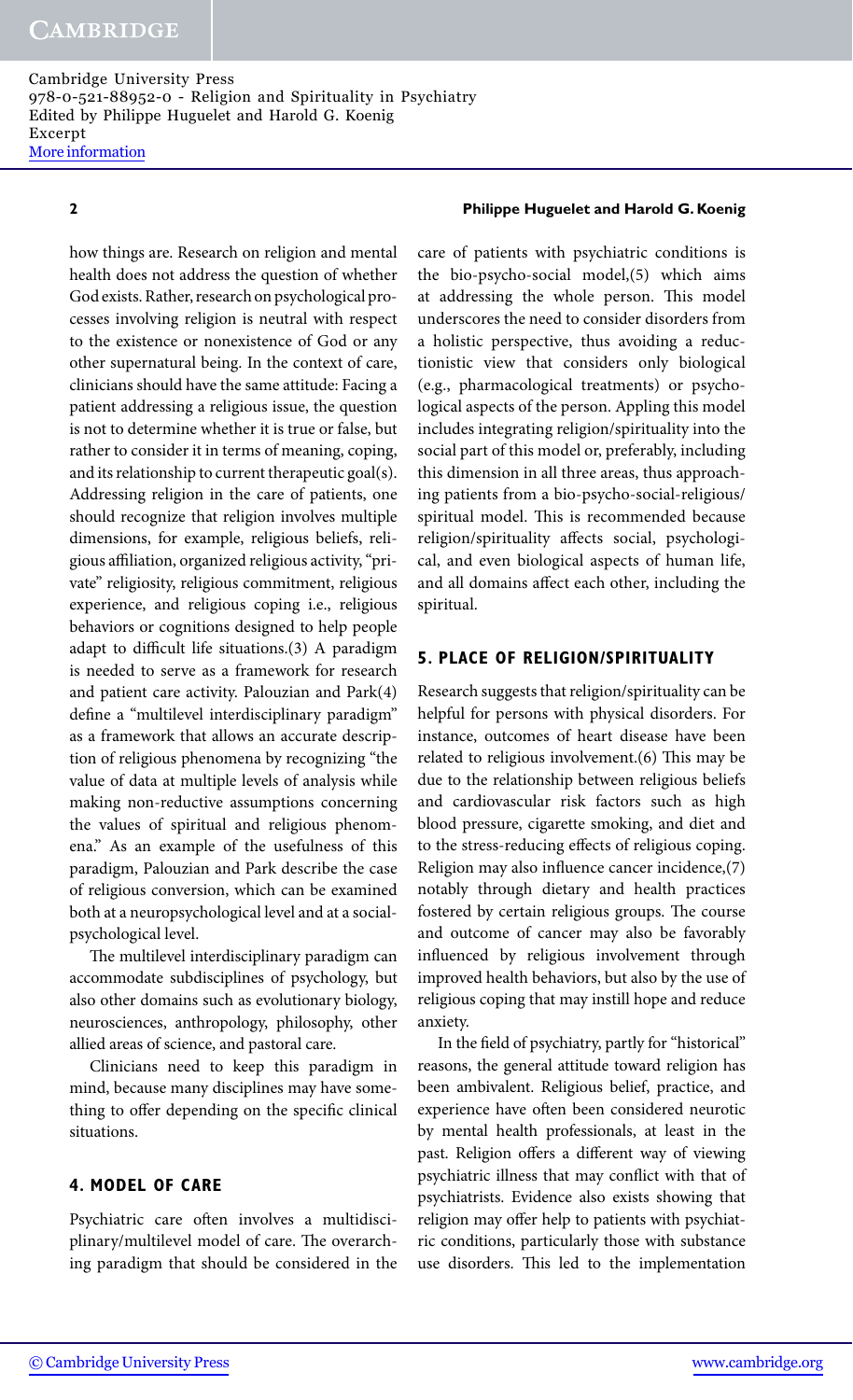### **Introduction: Key Concepts 3**

of 12-step programs to facilitate the treatment of patients with alcohol or drug problems (see Chapter 9). More recently, religious coping has been shown to influence the outcomes of bereavement and major depressive disorders (see Chapter 8). Concerning patients with psychosis, the diagnosis of "mystical delusion" has hindered clinicians from recognizing the positive influences of religion.(8) However, recent research from Switzerland and other countries has documented the powerful benefits in terms of coping that religion/spirituality can have for psychotic patients.(9, 10)

Thus, although further research on this topic is greatly needed, growing evidence demonstrates that religion/spirituality is important for patients with psychiatric conditions and may be beneficial or detrimental to their illness. We hope that providing updated information to clinicians about the research in this area and describing sensible clinical applications will help to overcome the reluctance among clinicians to address these issues with patients. At a minimum, this book will make mental health professionals more aware of an important area of patients' lives that is rarely addressed in clinical settings.(11)

## **6. THE ROLE OF CLINICIANS**

The role of the clinician is not an easy one. Clinicians involved in psychiatry have many reasons for their reluctance to address spiritual/religious issues with patients.

 First, clinicians' own religious involvement (or lack thereof) may influence the value they place on religious/spiritual issues. We are generally less involved in religious activities than our patients are (12) and are thus less likely to be interested in discussing these issues.

 Second, there is widespread lack of knowledge about how to address religion or spirituality in clinical practice. Psychiatric training rarely devotes much time to such issues, as described later in this book (see Chapter 22).

Third, as mentioned earlier, there has been historical conflict between psychiatry and religion. Some authors (Freud) have referred to religion as an "illusion," merely a neurotic defense against life's vicissitudes.(13) Antagonism remains today between clergy and psychiatrists, because their domains overlap and they often share the same "customers."

 Fourth, some clinicians may fear that addressing issues pertaining to religion may represent walking into unknown territories, thus risking harm to patients. In some areas of the world (e.g., in Europe), clinicians may fear offending patients by bringing up such issues, which patients may not wish to address.

Fifth, psychiatrists may feel uncomfortable being involved in a social/care network in which roles are not well defined between clinicians, chaplains, and clergy. This is likely to be the case in areas where clinicians and clergy have not worked together before.

 A common factor at the root of most of these concerns is a lack of knowledge and tools, which this book is intended to help correct.

## **7. WHO SHOULD READ THIS BOOK?**

This book seeks to give knowledge and practical tools to clinicians taking care of patients with psychiatric disorders. The goal is to cover issues pertaining to psychiatry and religion/spirituality in a way likely to engage and maintain the interest of readers who may not be particularly interested in religion. There is a large gap between those who are interested in religion, consider it when treating their patients, and are drawn by books or papers on this topic, and those who have little or no interest in religion, do not broach this topic in clinical settings, and feel reluctant to "waste time" learning about this topic. The present text is designed to fill this gap by providing concise, detailed information that will help clinicians consider integrating spirituality into the care of patients, even if the clinician is not religious.

This book is written by psychiatrists, psychologists, theologians, and pastoral care experts and will be of use to all clinicians treating patients with psychiatric disorders.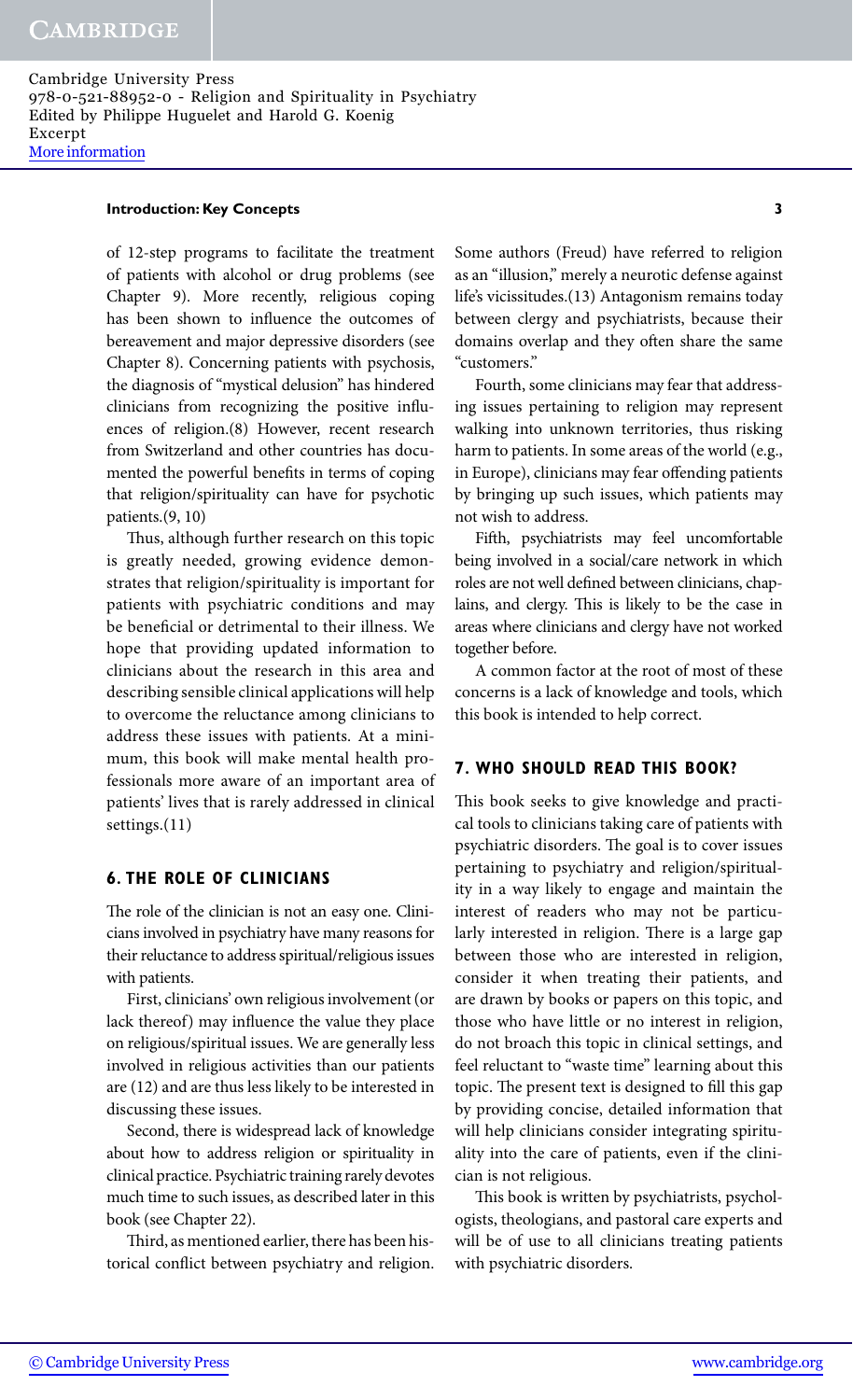## **8. WHAT THIS BOOK IS NOT**

 First, this book does not address claims about the supernatural (i.e., whether God exists), whether any particular religion is "true" or "false," or whether one religious tradition is healthier than another. Rather, religion is considered to be an important way of shaping human experience in the context of psychiatric disorders.

 Second, this book is not a textbook on the psychology or sociology of religion. We do not emphasize concepts, definitions, or particular models of care. This has been addressed elsewhere.(3, 4) Rather, this book is focused on issues that are directly related to patient care.

## **9. CONTENT OF THE BOOK**

This book presents  $(1)$  an overview of theoretical  $(2)$  a systematic description of specific psychiatric conditions and their relationship to religion/ spirituality, and (3) psychosocial and curricular aspects of religion/spirituality in psychiatry, with an emphasis on clinical applications throughout.

 First, we consider historical and theological factors relevant for clinicians, neuropsychiatric aspects of religion/spirituality, and a brief commentary on the Bible from a particular view regarding its "psychological" aspects.

Second, we discuss specific psychiatric disorders to provide a comprehensive update on recent research. This will include "Axis I" disorders, but also conditions such as identity disorders, religious delusions, and personality disorders. These chapters have been written from a multicultural perspective. Spiritual assessment will also be described.

Third, authors will address treatment in the community, which may involve coordination between clinicians, chaplains, and clergy. We include here three examples of treatment approaches involving Christian, Muslim, and Buddhist principles. Including these chapters does not mean that we share or endorse all the views presented here. The goal is to provide the reader with information on various religious

## **4 Philippe Huguelet and Harold G. Koenig**

ways of approaching the psychological needs of patients. As clinicians, we are confronted with patients who wish to engage in these treatments. Therefore, although many of us may not adopt such approaches, we should at least have knowledge about them so that we can advise patients about their merit. Finally, an overview is presented on what needs to be taught in psychiatric residency programs about religion/spirituality to enhance the competency of future psychiatrists (and other clinicians) in this area.

Thus, we welcome you on an informative and fascinating journey into a critical area of our patients' lives that may represent a powerful resource for healing or be intricately interwoven with psychopathology, requiring both professional psychiatric care and pastoral care to resolve and disentangle.

## **REFERENCES**

- 1. Larson DB, Swyers JP, McCullough ME: Scientific *research on spirituality and health: A consen*sus report. Rockville, MD: National Institute for Health Research, 1997.
- 2. Allport GW, Ross JM: Personal Religious Orientation and Prejudice. *Journal of Personality*  and Social Psychology 1967;5:432-443.
- 3. Koenig HG, McCullough ME, Larson DB: Handbook of Religion and Health. Oxford: Oxford University Press, 2001.
- 4. Palouzian RF , Park CL : *Handbook of the Psychology*  of Religion and Spirituality. New York: Guilford Press, 2005.
- 5. Engel GL: The need of a new medical model: A challenge for biomedicine . *Science* 1977 ; 196 : 129 –136.
- 6. Goldbourt U, Yaari S, Medalie JH: Factors predictive of long-term coronary heart disease mortality among 10,059 male Israeli civil servants and municipal employees. A 23-year mortality follow-up in the Israeli Ischemic Heart Disease Study. *Cardiology* 1993;82:100-121.
- 7. Enstrom JE: Health practices and cancer mortality among active California Mormons . *Journal of the National Cancer Institute* 1989 ; 81 : 1807 –1814.
- 8. Mohr S, Huguelet P: The relationship between schizophrenia and religion and its implications for care. *Swiss Medical Weekly* 2004;134:369-376.
- 9. Mohr S, Brandt PY, Gillieron C, Borras L, Huguelet P: Toward an integration of religiousness and spirituality into the psychosocial dimension of schizophrenia . *American Journal of Psychiatry* 2006 ; 163 : 1952 –1959.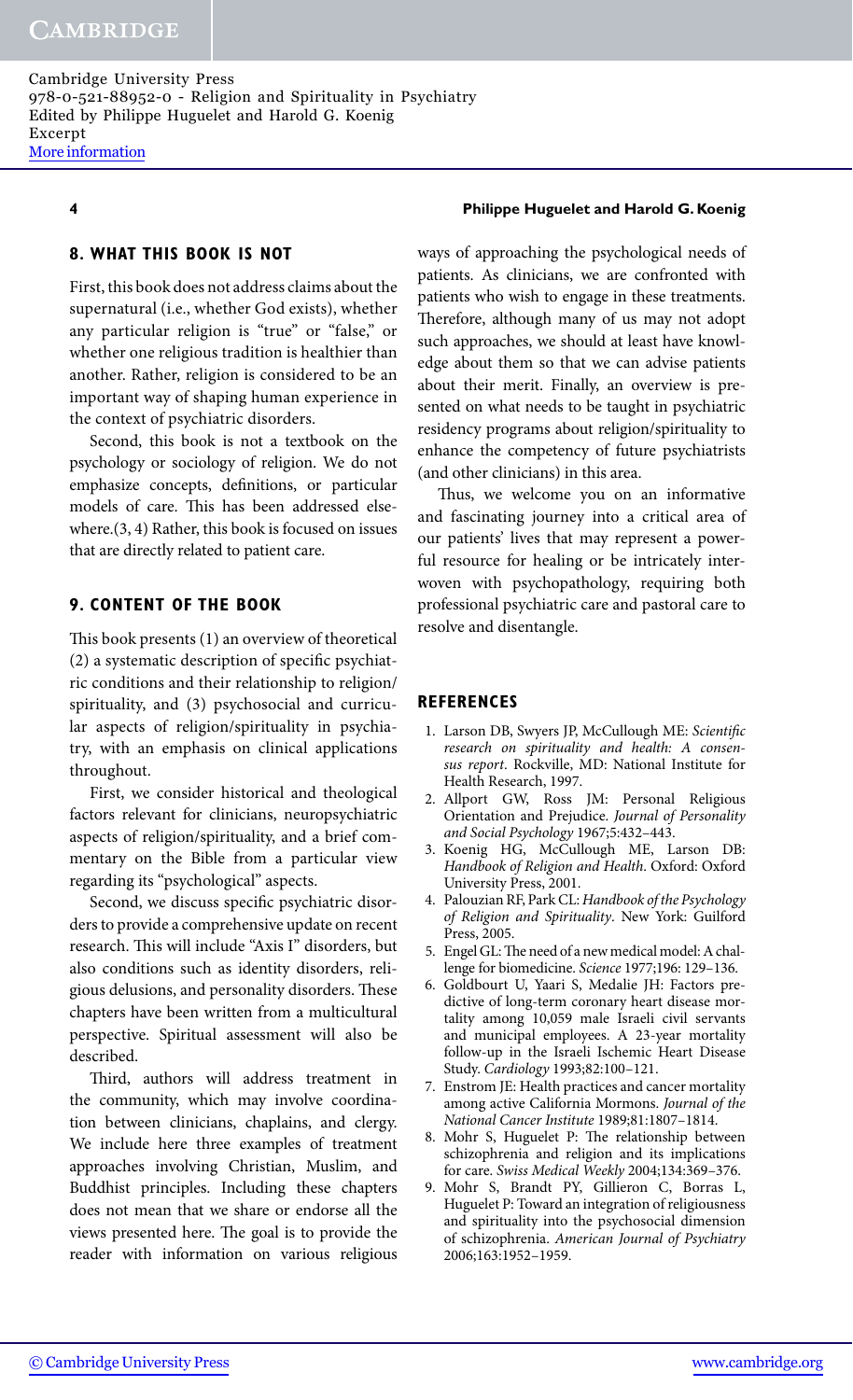### **Introduction: Key Concepts 5**

- 10. Yangarber-Hicks N: Religious coping style and recovery from serious mental illness. *Journal of Psychology and Th eology* 2004 ; 32 : 305 –317.
- 11. Huguelet P, Mohr S, Brandt P-Y, Borras L, Gillieron C: Spirituality and religious practices among outpatients with schizophrenia and their clinicians. *Psychiatric Services* 2006;57:366-372.
- 12. Neeleman J, King MB: Psychiatrists' religious attitudes in relation to their clinical practice: A survey of 231 psychiatrists . *Acta Psychiatrica Scandinavica* 1993 ; 88 : 420 –424.
- 13. Gay P: A Godless Jew: Freud, Atheism, and the *Making of Psychoanalysis*. New Haven: Yale University Press, 1987.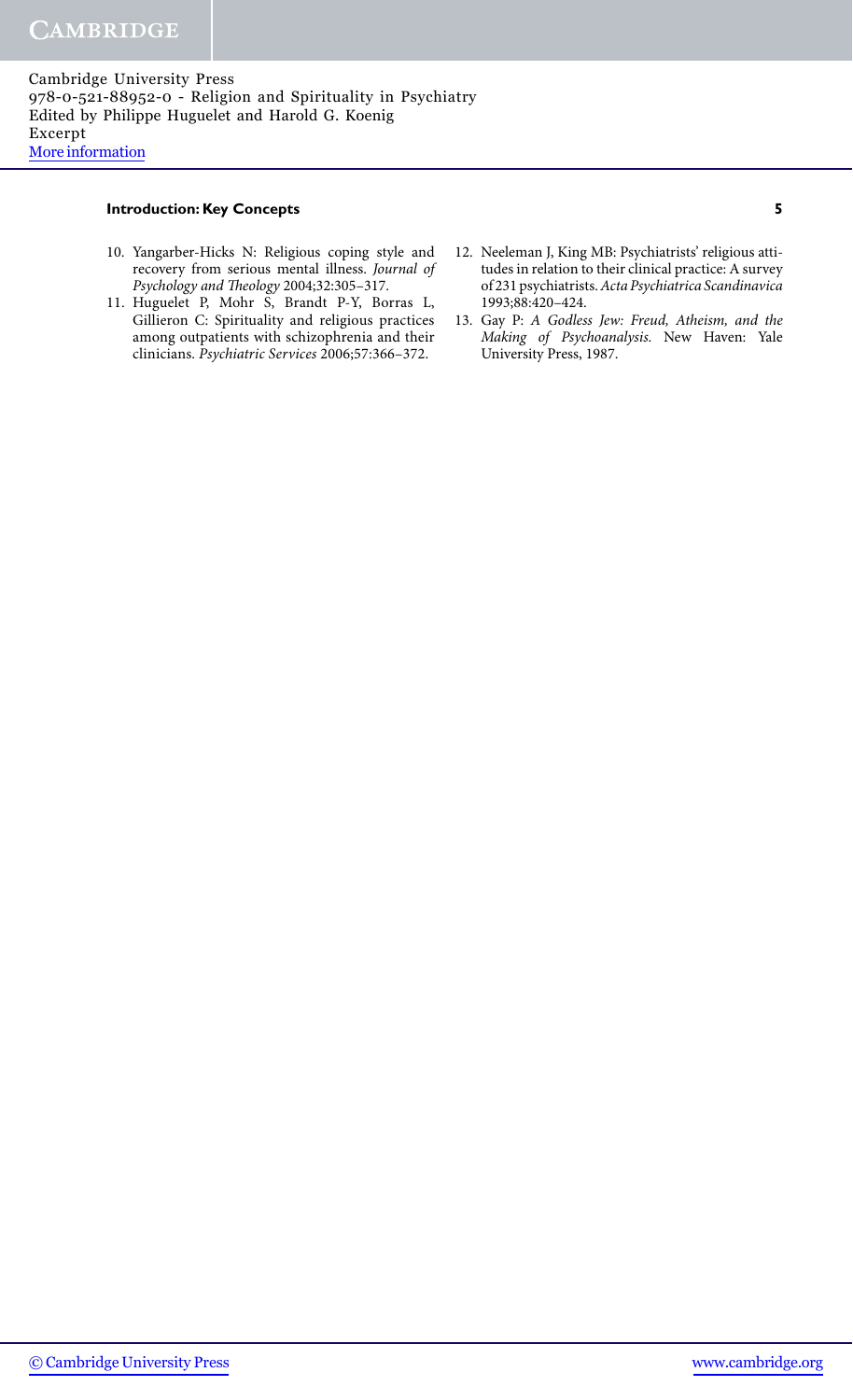## 2 Spirituality and the Care of Madness: Historical Considerations

SAMUEL B. THIELMAN

## **SUMMARY**

 Spiritual and religious issues are sometimes neglected or misrepresented in histories of psychiatry. This chapter outlines a historical approach to understanding how spiritual and religious ideas are expressed in medical and religious writings dealing with madness. Sacred writings, inscriptions, ancient architecture, commentaries, pastoral letters, medical texts, and religious and spiritual publications all reflect a range of ideas about the role of spirituality and the supernatural in the etiology and treatment of mental disorders. Beginning with ancient pagan and Jewish writings, and continuing with the writings of the early church fathers, medieval physicians and Puritan divines, the chapter describes ways in which spirituality influenced the care of emotionally distressed patients. The chapter discusses the ways in which both naturalistic and supernaturalistic views of madness are reflected in practice in the roots of modern medicine in the eighteenth century and how psychiatrists and others dealt with religious issues during the more secular nineteenth and twentieth centuries. The chapter argues against the position that there has been steady progression from a supernatural to a naturalistic understanding of madness and shows how religious and spiritual ideas continue to affect the psychiatric approach to mental disorders.

## **INTRODUCTION**

The history of psychiatry has often been written as though the emergence of psychiatry involved a transition from superstition to reason, from religion to science, and that only in the modern era have we come to understand that madness is not the result of the influence of spirits, demons, and curses. In fact, the relationship among ideas of madness and religion, medicine and theology, treatment and ritual is complex and varied. Although natural explanations seem to compete with religious explanations, in fact, people actually caring for the mad often (although not always) held these explanations in mind concurrently, and doctors, clergy, and families used this understanding as a basis for managing those for whom they cared.

Different religious traditions, of course, have had different approaches to the mad. This chapter focuses primarily on care given in the Christian tradition in Europe and North America because it is this tradition that has shaped modern psychiatry's way of dealing with religious and spiritual issues. Historical accounts of the Islamic approach to the mad indicate a variety of ways of dealing with madness – from the traditional Islamic methods that involved casting out the devil, to Koranbased methods, to an approach that involves a naturalistic understanding.(1, 2) Hinduism and Buddhism have their own approaches to madness as well.(3–5)

## **1 . THE BIBLE AND MADNESS**

 For a variety of reasons, including missionary activity, European colonialism, and the adaptable nature of Christian belief, Christians are present in significant numbers in most parts of the modern world.(6) The Bible is, arguably, the most globally influential of ancient religious texts, and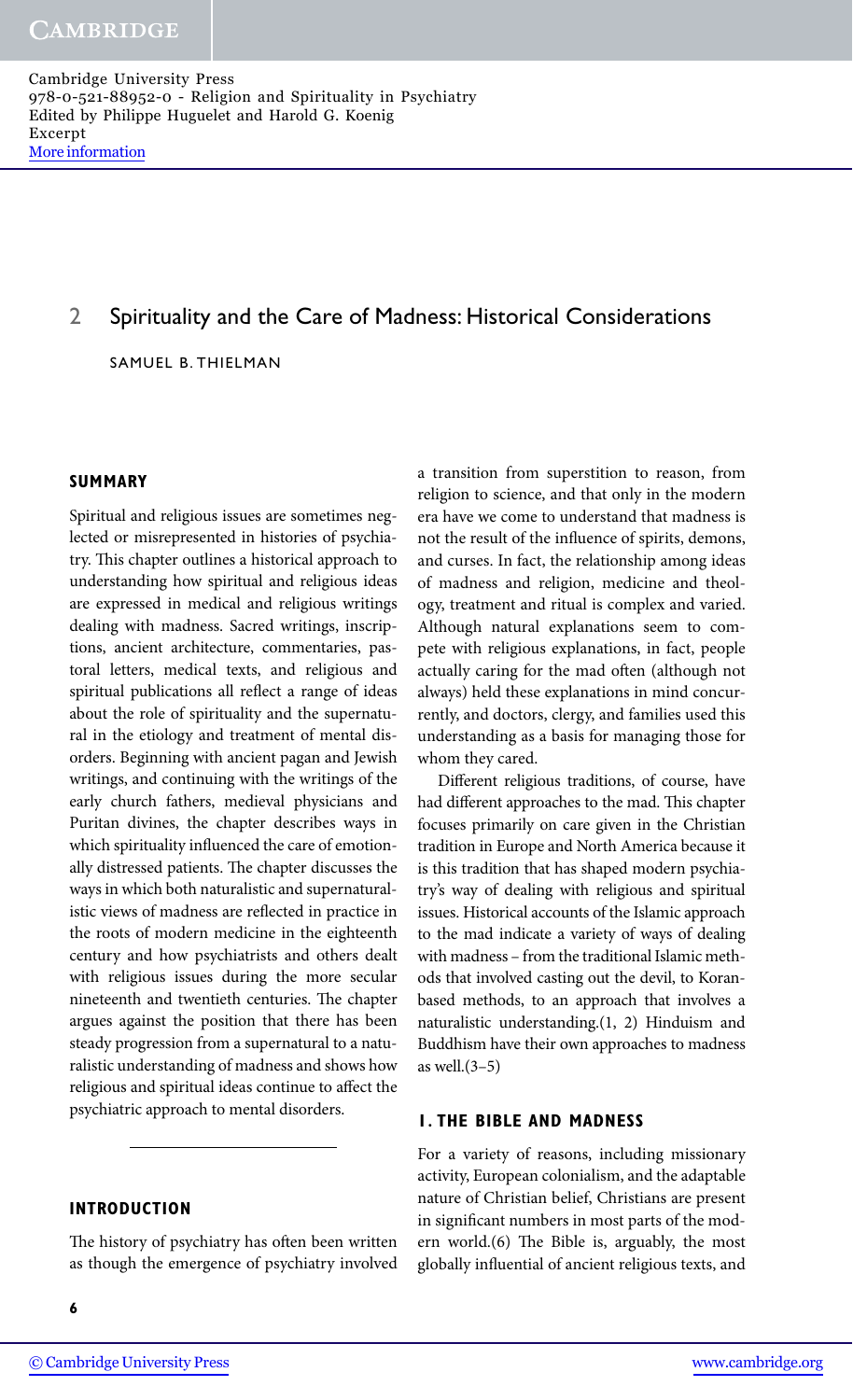## **Spirituality and the Care of Madness 7**

it has influenced the West, both physicians and lay people, since the time of Constantine, so it is important to understand how the Bible presents madness. The Bible has several sections that have shaped views of madness - although in different ways at different times.

The Bible was written and edited over many centuries. The Old Testament (or Hebrew Scriptures), assumed its present form in about 90 AD.(7) The New Testament canon was established at the Council of Nicea in 325 AD. All Christian groups accept the parts of the Old Testament that Jews regard as canonical. Roman Catholic, Eastern Orthodox, and Coptic Christians, variously, include additional edifying Jewish writings that were not accepted as canonical by Jews.

 Madness is portrayed in the Old Testament in several ways, sometimes in naturalistic terms, sometimes otherwise. Illustrative of the various ways madness is viewed in the Bible are the accounts of madness in 1 Samuel. In Chapter 21, the young David, not yet king of Israel, finds himself in a dangerous situation in the presence of Achish, a Philistine king, and his comrades. According to the Bible, "he changed his behavior before them, and pretended to be insane in their hands and made marks on the doors of the gate and let his spittle run down his beard" (1 Sam. 21:13, NRSV). Achish was disgusted and declared, "Do I lack madmen, that you have brought this fellow to play the madman in my presence? Shall this fellow come into my house?" (21:15). David was able to escape and carry on unharmed. In this setting, madness is presented as a natural phenomenon that is not unusual.

The same book of the Bible, five chapters earlier, includes an account of Saul that describes a supernatural cause of madness or, in Saul's case, despair. The writer records, "Now the Spirit of the Lord departed from Saul, and an evil spirit from the Lord tormented him" (1 Sam. 16:14). In this story, David was summoned to play his lyre for Saul, because David had musical talent, and David's music greatly consoled Saul. Saul hired David to work for him, and "whenever the evil spirit from God was upon Saul, David

took the lyre and played it with his hand. So Saul was refreshed and was well, and the evil spirit departed from him" (16:23).

 In the New Testament, madness is sometimes attributed to demons. In the Gospel of John, Jesus's opponents at one point say, "He is demon possessed and raving mad. Why listen to him" (John 10:20). In another incident, Paul tells the recipients of one of his letters, to make a point, that he is speaking as though he is mad, with no implication of a supernatural aspect at all.

These examples illustrate something that is true throughout the Old and New Testaments: when madness is portrayed, it is often seen in naturalistic terms, but the Lord often has something to do with the madness (for example, Deut. 28:28, Jer. 25:16 and 51:7, and Zech. 12:4).

 Not only does the Bible contain information on an ancient way of viewing madness in spiritual terms, but it also contains large portions of wisdom literature that is analogous to modern selfhelp literature, although religious readers would consider it help from God. Wisdom literature exists in many writings from the ancient world, and there are parallels in the Bible to Egyptian wisdom literature. The books of Proverbs, Ecclesiastes, Wisdom, and Sirach all contain advice on how to live life and how to understand life's difficulties.

## **2 . MADNESS AND RELIGION IN THE ANCIENT WORLD**

The ancient world presents a wide range of worldviews and a number of philosophies of healing. Religion, psychology, and medicine were intertwined, for example, in the ancient healing cult, the cult of Asclepius. The cult of Asclepius was the most widespread healing cult in the ancient world, originating with the ancient Greeks and lasting until after the time of Christ. Asclepius was a god of healing whose temples were places of healing. One of the principal methods of healing in the temple was making a votive offering of a small replica of the diseased organ and waiting for healing. Healing often came through dreams in which Asclepius would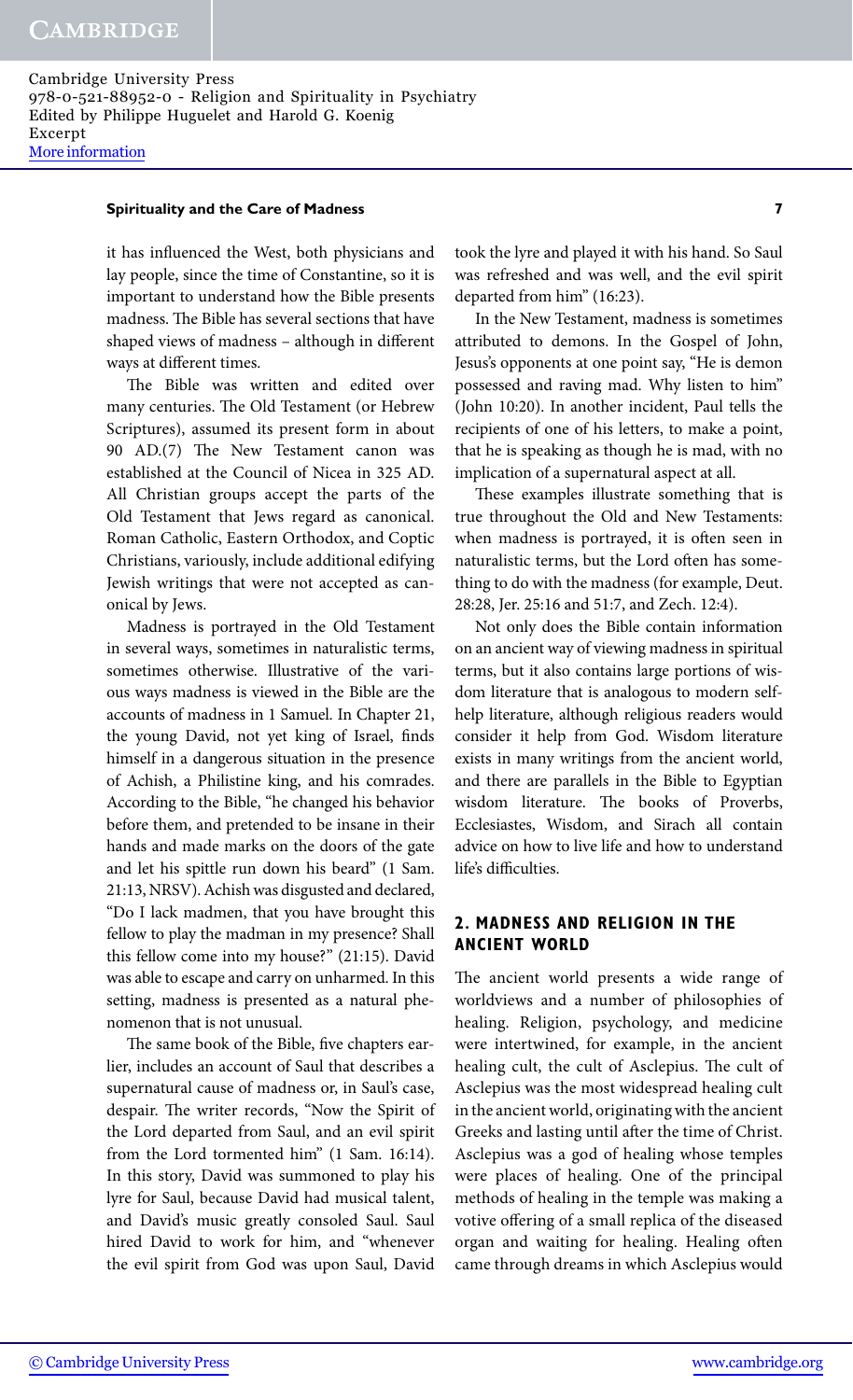appear. The Asclepian physicians were practitioners of rational medicine who, when they could not heal through rational medicine, directed the sick to the Asclepian temple (p. xviii).(8) Certain psychological methods were attributed to the god Asclepius. Galen of Pergamum (c. 130–216 AD), the well-known physician of the second century, offered this insight into how Asclepius, the deity, ordered psychological means to cure disordered emotions:

And not a few men … we have made healthy by correcting the disproportion of their emotions. No slight witness of the statement is also our ancestral god Asclepius who ordered not a few to [write] odes … he ordered hunting and horse riding and exercising in arms.… For he not only desired to awake the passion of those men because it was weak, but also defined the measure by the form of exercises" (pp. 208–209).(8)

More significant for religion in the West were the Hippocratic writings and Plato and Platonism. Hippocratic medicine is highly valued in modern accounts of medical history because it encouraged observation over theory, and because it generally eschewed supernatural explanations of madness.(9)

 Early church writers generally respected the work of physicians and had a view of madness that incorporated a spiritual perspective, while acknowledging the physical influences that cause mental distress as well. The writings of John Chrysostom (c. 347-407 AD) reflect this approach. John Chrysostom was bishop of Constantinople, a highly regarded preacher, and a person with considerable skills as a pastor. In a series of letters to Olympias, a deaconess who apparently suffered from bouts of despair, Chrysostom provided a wealth of information about his views on despair and its relationship to physical illness. Melancholia per se is not mentioned. Instead, Chrysostom referred frequently to *athumia* and its relationship to illness. Olympias apparently suffered from a chronic complaint of unclear origin, and this condition

## was accompanied by a sense of despair and gloom. Chrysostom at times tried to comfort her by assuring her that physical illness often caused despair. "[Job] was not tortured by despondency [until] he was delivered over to sickness and sores, then did

he also long for death" (p. 294).(10) As his correspondence with Olympias progressed, however, Chrysostom began to become somewhat more impatient. In rebuking her for persisting in her state of dejection he told her that he believed that her physical illness was caused by her sense of dejection:

You lately affirmed that it was nothing but despondency which caused this sickness of yours. … I shall not believe that you have got rid of your despondency unless you have got rid of your bodily infirmity (p. 296).(10)

He then went on to rebuke her for taking pride in her sorrow:

I …reckon it as the greatest accusation that you should say 'I take a pride in increasing my sorrow by thinking over it': for when you ought to make every possible effort to dispel your affliction you do the devil's will, by increasing your despondency and sorrow. Are you not aware how great an evil despondency is? (p. 301) … Do not then now desire death, nor neglect the means of cure; for indeed this would not be safe  $(p. 296)$ .  $(10)$ 

Finally, Chrysostom offered pastoral advice for her dejected state: he suggested that she pray, that she read his earlier letter, and even that she memorize it. He also suggested that she compare the blessings God had given her to her adverse circumstances to help her obtain consolation for her feelings of despair (p. 297).(10)

 To the despondent, John Chrysostom recommended the Christian faith as a remedy in his homily on St. Ignatius: "If any is in despondency, if in disease, if under insult, if in any other circumstance of this life, if in the depth of sins,

## **8 Samuel B. Thielman**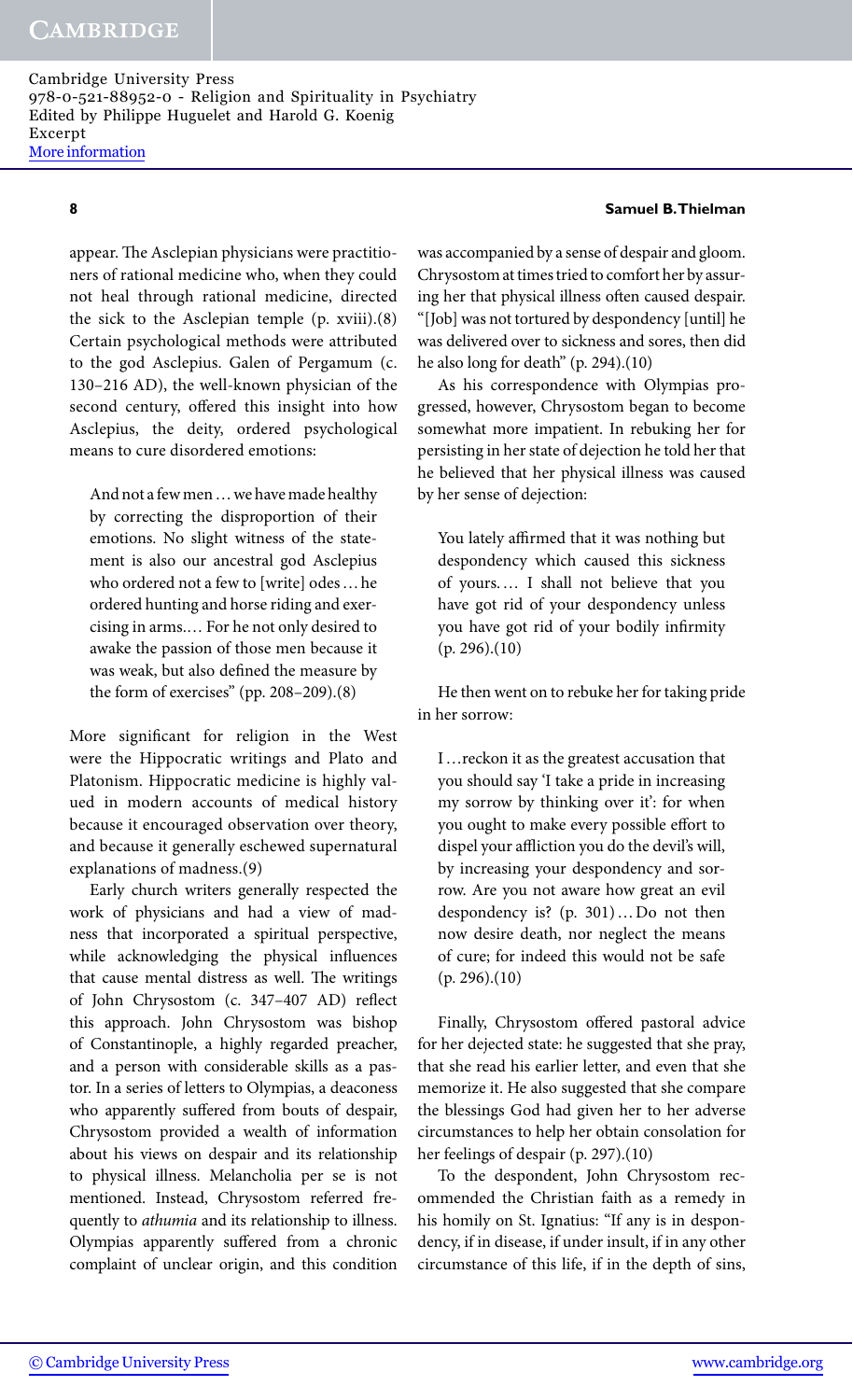## **Spirituality and the Care of Madness 9**

let him come hither with faith, and he will lay aside all those things, and will return with much joy." (11) Yet his letter to Olympias, directed as it was to a more specific case of despondency, is nuanced and humane.

 Not all of the early church writers held a balanced view. Tatian (c. 160) was a disciple of Justin Martyr, a skilled speaker and theologian. In *Oration to the Greeks*, Tatian asserted a view that demons follow sickness. $(12)$  The cure of madness is from God, not from the amulets that madmen were apparently supposed to wear.

A disease is not killed by antipathy, nor is a madman cured by wearing amulets. These [cures from amulets result from] visitations of demons. … How can it be right to ascribe help given to madmen to matter and not to God? [The] skill [of those who use such means to cure] is to turn men away from God's service, and contrive that they should rely on herbs and roots.(12)

Tatian, however, did not always hold views consistent with orthodoxy, and his view of "herbs and roots" was probably not shared by many early church leaders.

## **3 . RELIGIOUS APPROACH TO MADNESS IN THE MIDDLE AGES IN EUROPE**

 Of the few extant sources for learning about the spiritual side of the treatment of madness during the Middle Ages, perhaps the Leechbook of Bald is the most interesting. The Leechbook consists of three books owned by Bald, presumably a physician, and compiled in the ninth century in England.(13) The Leechbook contains remedies for all sorts of ailments. Many of the remedies are plant remedies, but the book also contains incantations and rituals to be used in the treatment of disease. Book I of the Leechbook of Bald contains several references to madness and interestingly distinguishes between demon possession and lunacy. Even for demon possession, the physician is to treat the demon-possessed man with an herbal concoction: "For a fiendsick

man, or demoniac, when a devil possesses the man or controls him from within with disease; a spew drink, or emetic, lupin, bishopwort, henbane, cropleek; pound these together, add ale for a liquid, let it stand for a night, add fifty libcorns, or cathartic grains, and holy water" (p. 137).(14) This mixture is put into every drink that the possessed man will drink, and he is then directed to sing Psalms 99, 68, and 69, then drink the drink out of a church bell and let a priest say mass over him. For the lunatic the writer prescribes another herbal concoction of costmary, goutweed, lupin, betony, attorlothe, cropleek, field gentian, hove, and fennellet. A mass is to be sung over it, and the lunatic is to drink the mixture for nine mornings, then give alms and earnestly pray to God for mercy (p. 139).(14)

There is an additional instruction for lunatics in Leechbook III, thought to be the most rooted in contemporary Anglo-Saxon medicine.(13) "In case a man be a lunatic; take skin of a mereswine or porpoise, work it into a whip, swinge [beat] the man therewith, soon he will be well. Amen" (p. 335). $(15)$  There was also a formula for dealing with temptation: "Against temptation of the fiend, a wort hight red niolin, red stalk, it waxeth by running water: if thou hast it on thee, and under thy head bolster, and over thy house doors, the devil may not scathe thee, within nor without" (p. 343).(15) Clearly, Anglo-Saxon medicine incorporated a religious worldview, and they used for treatment both material means (the herbal remedies) and religiously symbolic means (drinking a concoction out of a church bell, saying masses as part of the treatment, and singing psalms as a means of receiving healing).

## **4 . EMERGENCE OF A MORE NATURALISTIC CLINICAL APPROACH TO MADNESS AMONG ENGLISH PURITANS**

 Although in some spheres there was an increased interest in the occult and the supernatural during the Renaissance, those dealing with the mad moved even further away from relying